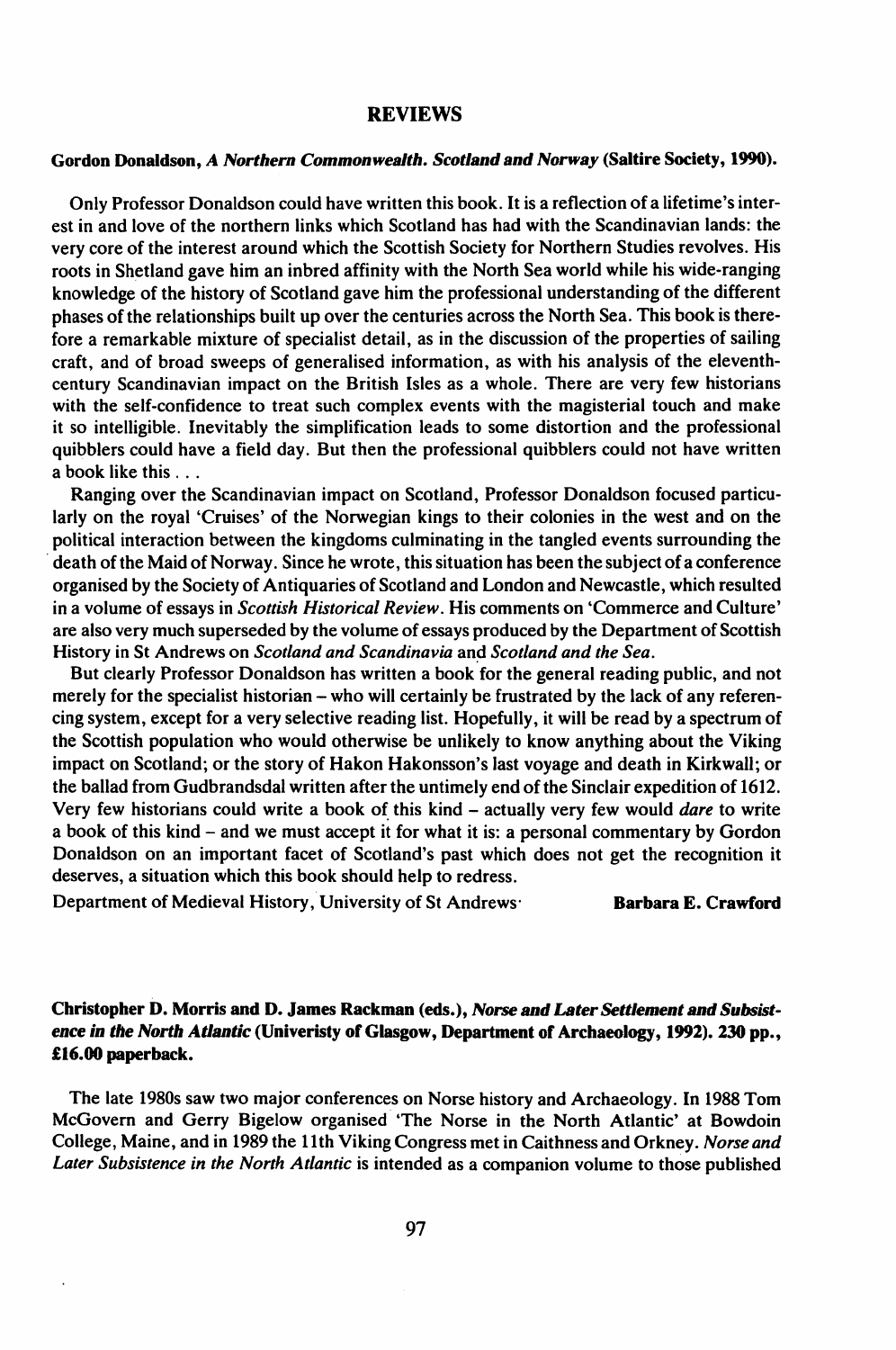conference proceedings and brings together a diverse range of papers not included in those other works. Aimed at environmental archaeologists and palaeoeconomists, the volume ranges geographically from Norway westwards to Greenland and has as its common thread the exploration of issues concerning human exploitation of the natural environment.

Irmelin Martens begins with analysis of marginal settlement in the Norwegian homeland during the Viking and Middle Ages. She presents a general characterisation of marginality and goes on to evolve a classification of four different farm types according to a scale of increasing marginality. There follows a discussion of the way in which marginal settlement is closely linked to nearby more densely populated or exploited agricultural lands, and an analysis of the way marginal sites functioned as part of wider economic systems often covering several ecological zones.

Moving westwards to the Northern Isles, Gerry Bigelow considers 'Issues and Prospects in Shetland Archaeology' – essentially an overview of recent work in those islands. He reexamines such thorny issues as the Pictish-Norse interface, attempts to deal with 'those problems of chronology which permeate our knowledge of Norse settlement history' and includes a large section on prehistoric and transitional economies. An extensive bibliography is appended. Sadly lacking is any mention of Lindsay Macgregor's extensive work on Norse settlement in Shetland, which would have been particularly pertinent to Bigelow's discussion of the value of place-name evidence in settlement studies.

Colleen Batey's paper relates to mainland Orkney and is a lively and well-illustrated account of the identification and subsequent excavation of the underhouse of a horizontal mill at the Earl's Bu, Orphir. Extensive on-site sampling was undertaken, significant in that it provided the first material to be recovered from a stratified context at the Bu, and the results of the analysis of the ecofactual material are comprehensively discussed. The wealth of both the artefactual and ecofactual material was such that it will be possible to make comparisons with contemporary sites throughout the Norse Earldom.

The report of 'Excavations at Freswick Links, Caithness 1980–82' is one of a series of reports on the work of the Viking and Early Settlement Archaeological Research project at Freswick. This one deals with environmental column samples from the cliff-side which demonstrated the variety and richness of the environmental data, including an almost solid layer of fish bones leading to the conciusion 'that a fishery specialising in the capture of large cod and ling in addition to saithe of all sizes was operating at the time the deposits were laid down'. The methodology of the sampling is described in some detail. Particle size and acidic soluble phosphate analysis was undertaken as it was considered that the characteristics of the deposits might assist towards some conclusion in respect of evidence for agriculture on the links. The results, amply illustrated with graphs, charts and tables are described in some detail.

Four papers relating to Iceland are included; Thomas Amorosi deals with 'Climatic Impact and Human Response in North-East Iceland: Archaeological Investigations at Svalbard, 1986- 88', while a companion paper by Cynthia M. Zutter concentrates on the archaeobotanical analysis ofthe midden at the same site. The research at Svalbard represents an international cooperative effort to study the process of Norse cultural expansion, stabilisation and contraction across the North Atlantic Zone from a zooarchaeological perspective. The site is well documented historically and was approached in an interdisciplinary way. Excavation concentrating on the midden deposits revealed a dramatic change in North Atlantic climate and human resource use between the days of the Commonwealth and the seventeenth and eighteenth centuries.

Palaeoecological investigations at Reykholt in Western Iceland, an area containing some of the best farmland in Iceland, are recounted by Paul Buckland, Jon Sadler and Gudrun